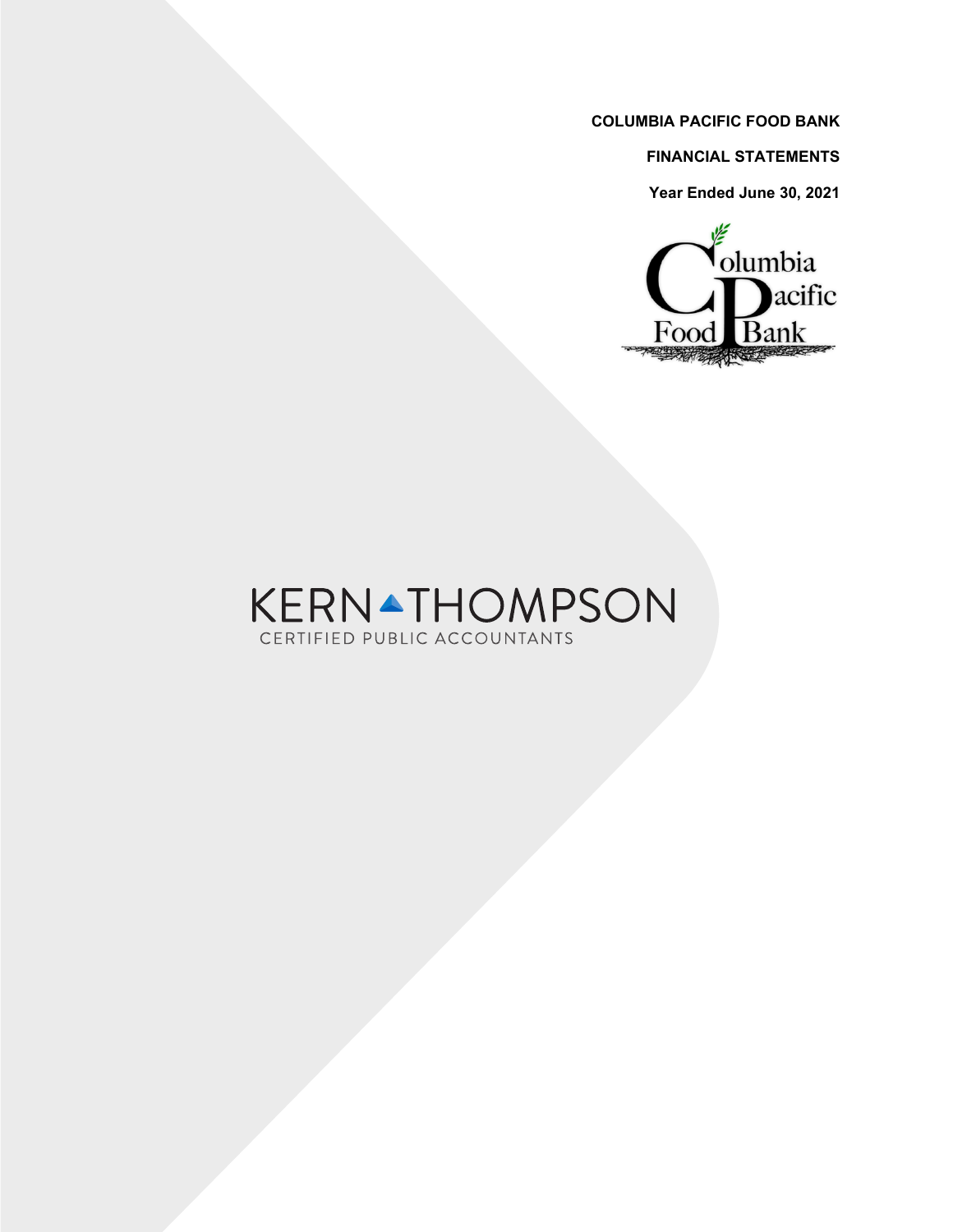# **FINANCIAL STATEMENTS**

**Year Ended June 30, 2021**

# **TABLE OF CONTENTS**

|                                         | Page     |
|-----------------------------------------|----------|
| <b>INDEPENDENT AUDITORS' REPORT</b>     | 1        |
| FINANCIAL STATEMENTS                    |          |
| <b>Statement of Financial Position</b>  | 2        |
| <b>Statement of Activities</b>          | 3        |
| <b>Statement of Functional Expenses</b> | 4        |
| <b>Statement of Cash Flows</b>          | 5        |
| Notes to Financial Statements           | $6 - 11$ |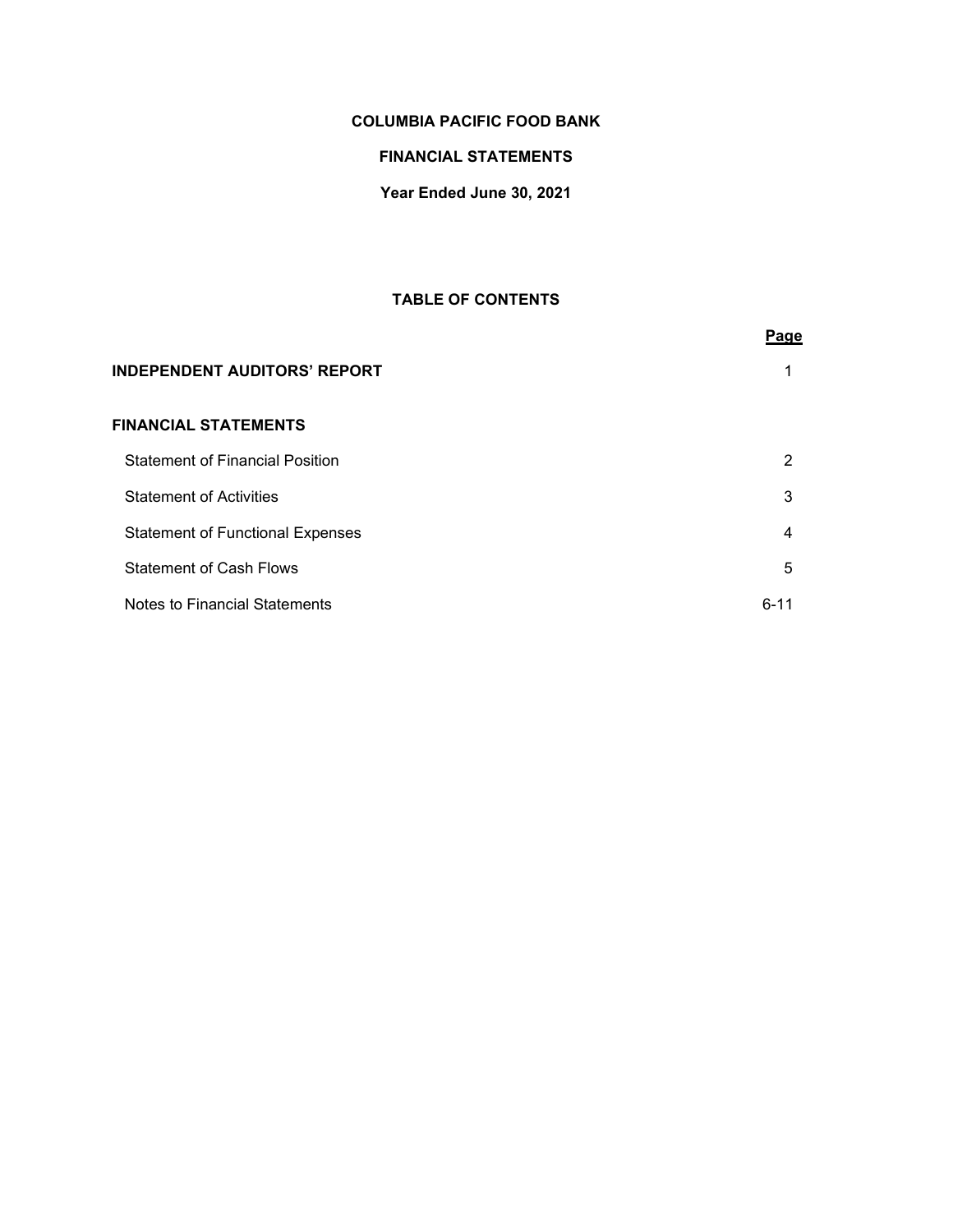# KERNATHOMPSON **CERTIFIED PUBLIC ACCOUNTANTS**

#### **INDEPENDENT AUDITORS' REPORT**

To the Board of Directors Columbia Pacific Food Bank Saint Helens, Oregon

We have audited the accompanying financial statements of Columbia Pacific Food Bank (a non-profit organization), which comprise the statement of financial position as of June 30, 2021, and the related statements of activities, functional expenses, and cash flows for the year then ended, and the related notes to the financial statements.

#### *Management's Responsibility for the Financial Statements*

Management is responsible for the preparation and fair presentation of these financial statements in accordance with accounting principles generally accepted in the United States of America; this includes the design, implementation, and maintenance of internal control relevant to the preparation and fair presentation of financial statements that are free from material misstatement, whether due to fraud or error.

#### *Auditors' Responsibility*

Our responsibility is to express an opinion on these financial statements based on our audit. We conducted our audit in accordance with auditing standards generally accepted in the United States of America. Those standards require that we plan and perform the audit to obtain reasonable assurance about whether the financial statements are free from material misstatement.

An audit involves performing procedures to obtain audit evidence about the amounts and disclosures in the financial statements. The procedures selected depend on the auditors' judgment, including the assessment of the risks of material misstatement of the financial statements, whether due to fraud or error. In making those risk assessments, the auditor considers internal control relevant to the entity's preparation and fair presentation of the financial statements in order to design audit procedures that are appropriate in the circumstances, but not for the purpose of expressing an opinion on the effectiveness of the entity's internal control. Accordingly, we express no such opinion. An audit also includes evaluating the appropriateness of accounting policies used and the reasonableness of significant accounting estimates made by management, as well as evaluating the overall presentation of the financial statements.

We believe that the audit evidence we have obtained is sufficient and appropriate to provide a basis for our audit opinion.

#### *Opinion*

In our opinion, the financial statements referred to above present fairly, in all material respects, the financial position of Columbia Pacific Food Bank as of June 30, 2021, and the changes in its net assets and its cash flows for the year then ended in accordance with accounting principles generally accepted in the United States of America.

#### **Other Matters**

#### *Report on Summarized Comparative Information*

We have previously audited Columbia Pacific Food Bank's 2020 financial statements, and we expressed an unmodified opinion on those audited financial statements in our report dated February 10, 2021. In our opinion, the summarized comparative information presented herein as of and for the year ended June 30, 2020, is consistent, in all material respects, with the audited financial statements from which it has been derived.

Kern & Thompson, L.C.

Portland, Oregon February 9, 2022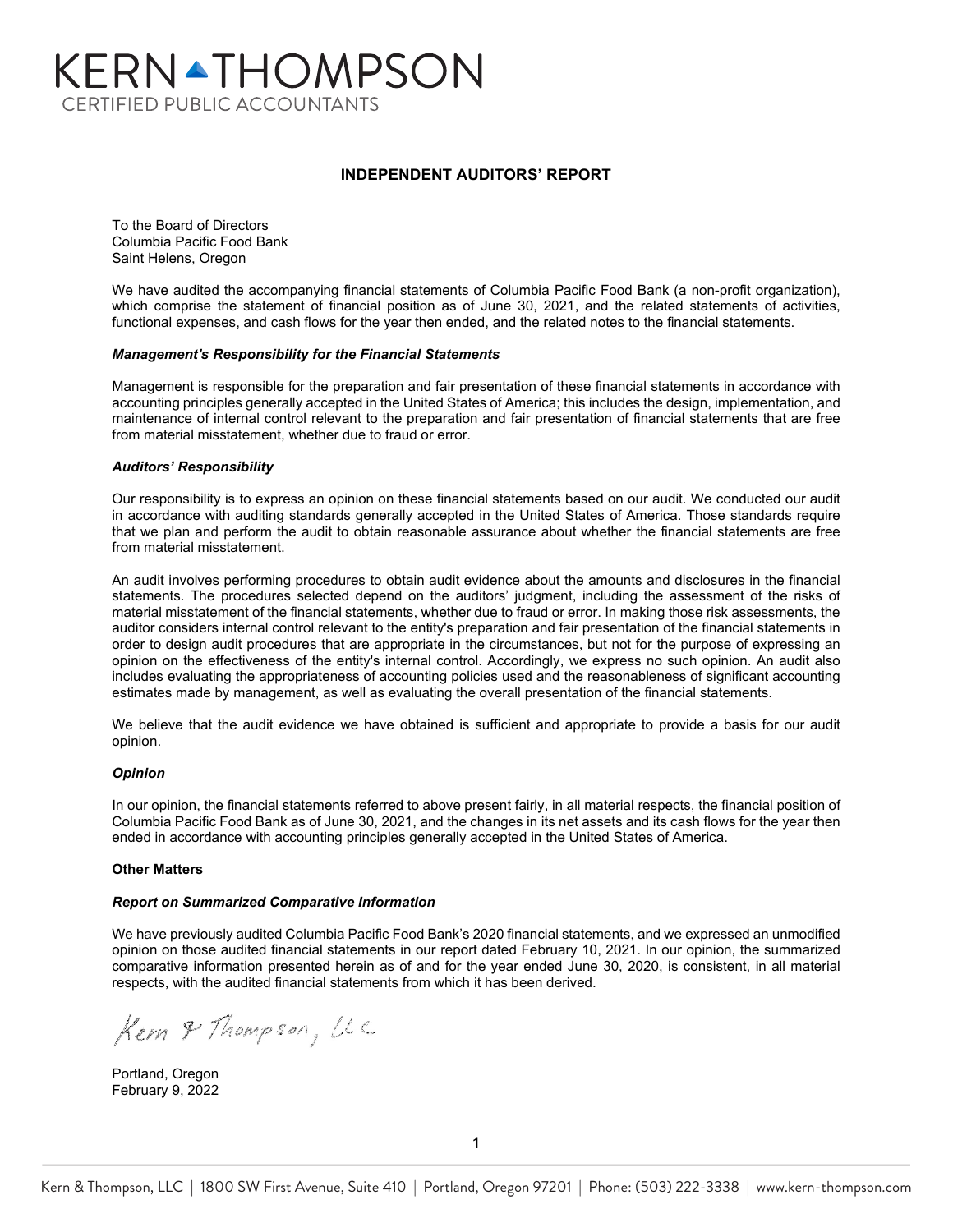# **STATEMENT OF FINANCIAL POSITION**

**June 30, 2021**

(With Comparative Totals as of June 30, 2020)

# **ASSETS**

|                                                                                                                                                                                                                                 | 2021                                                        | 2020                                               |
|---------------------------------------------------------------------------------------------------------------------------------------------------------------------------------------------------------------------------------|-------------------------------------------------------------|----------------------------------------------------|
| Cash and cash equivalents<br>Investments<br>Prepaid expenses<br>Inventories<br>Property and equipment, net                                                                                                                      | \$<br>603,661 \$<br>103,279<br>17,804<br>125,715<br>517.498 | 343,671<br>101,142<br>10,517<br>106,513<br>472.259 |
| <b>Total assets</b>                                                                                                                                                                                                             | \$ <u>__1,367,957_\$__1,034,102</u>                         |                                                    |
| <b>LIABILITIES AND NET ASSETS</b>                                                                                                                                                                                               |                                                             |                                                    |
| Accounts payable and accrued expenses<br>Note payable<br><b>Total liabilities</b>                                                                                                                                               | \$<br>$20,111$ \$<br>233,488<br>253,599                     | 4,819<br>239,428<br>244,247                        |
| <b>Net assets</b><br>Net assets without donor restrictions<br>Available for operations<br>Board designated - building and equipment reserve<br>Board designated - operating reserve<br>Net investment in property and equipment | 418,851<br>311,777<br>10,000<br>373,730                     | 537,024<br>10,000<br>10,000<br>232,831             |
| <b>Total net assets</b>                                                                                                                                                                                                         | 1,114,358                                                   | 789,855                                            |
| <b>Total liabilities and net assets</b>                                                                                                                                                                                         | <u>1,367,957 \$ 1,034,102</u>                               |                                                    |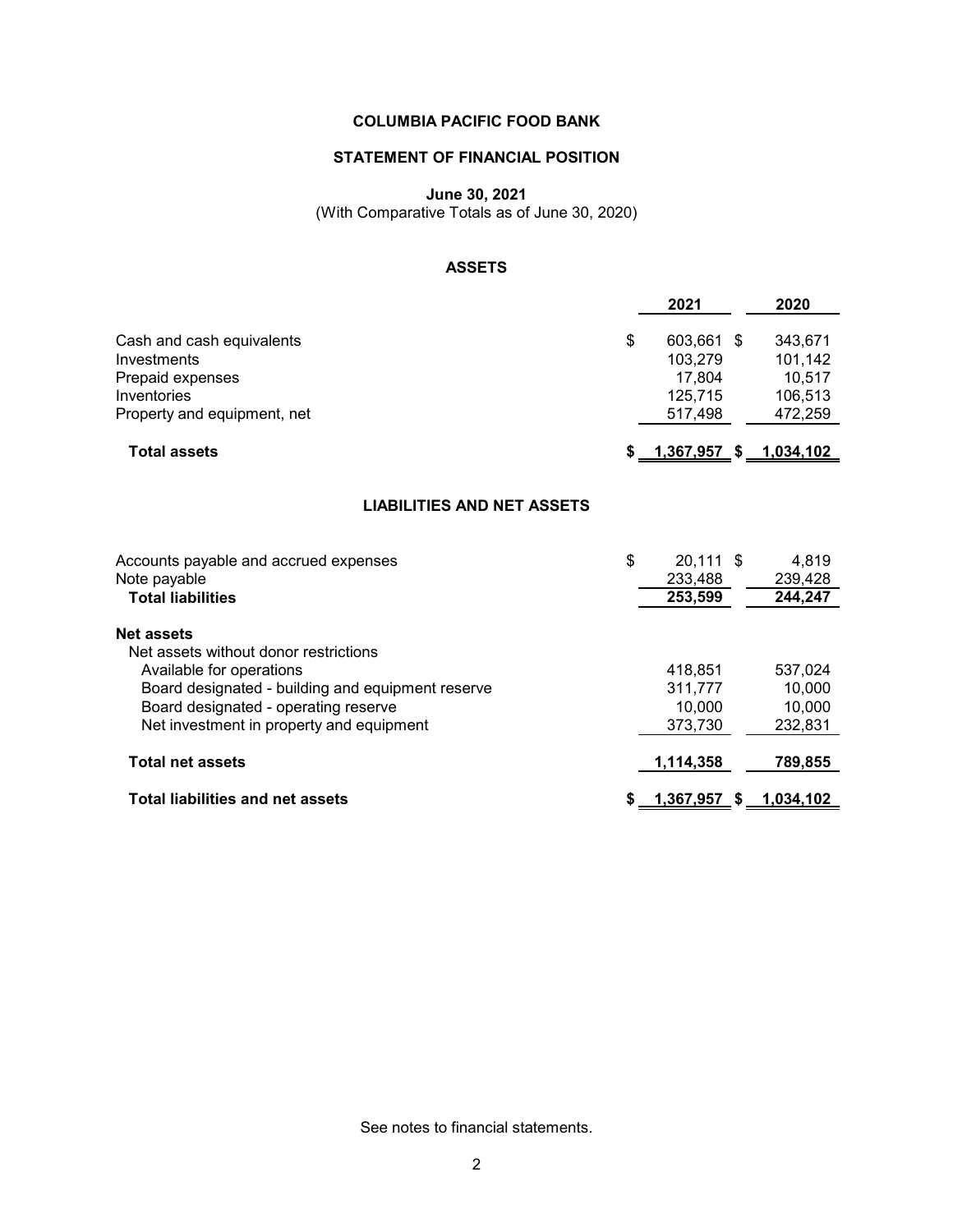# **STATEMENT OF ACTIVITIES**

# **Year Ended June 30, 2021**

(With Comparative Totals for the Year Ended June 30, 2020)

|                                                          | 2021         | 2020      |
|----------------------------------------------------------|--------------|-----------|
| <b>Revenues and other support</b>                        |              |           |
| \$<br>Donated goods                                      | 1,983,950 \$ | 1,831,106 |
| Contributions                                            | 473,931      | 570,312   |
| Government support                                       | 349,790      | 150,334   |
| Share contributions                                      | 9,388        | 37,451    |
| Investment income                                        | 2,892        | 2,650     |
| Realized and unrealized gain (loss) on investments       | 1,037        | (5, 454)  |
| Miscellaneous income                                     | 1,976        | 9,009     |
| Total revenues and other support                         | 2,822,964    | 2,595,408 |
| <b>Expenses</b>                                          |              |           |
| Food distribution program                                | 2,424,693    | 2,065,194 |
| Supporting services                                      |              |           |
| Administration                                           | 16,723       | 55,134    |
| Resource development                                     | 57,045       | 101,279   |
| <b>Total expenses</b>                                    | 2,498,461    | 2,221,607 |
| <b>Change in net assets</b>                              | 324,503      | 373,801   |
| Net assets without donor restrictions, beginning of year | 789,855      | 416,054   |
| Net assets without donor restrictions, end of year       | 1,114,358 \$ | 789,855   |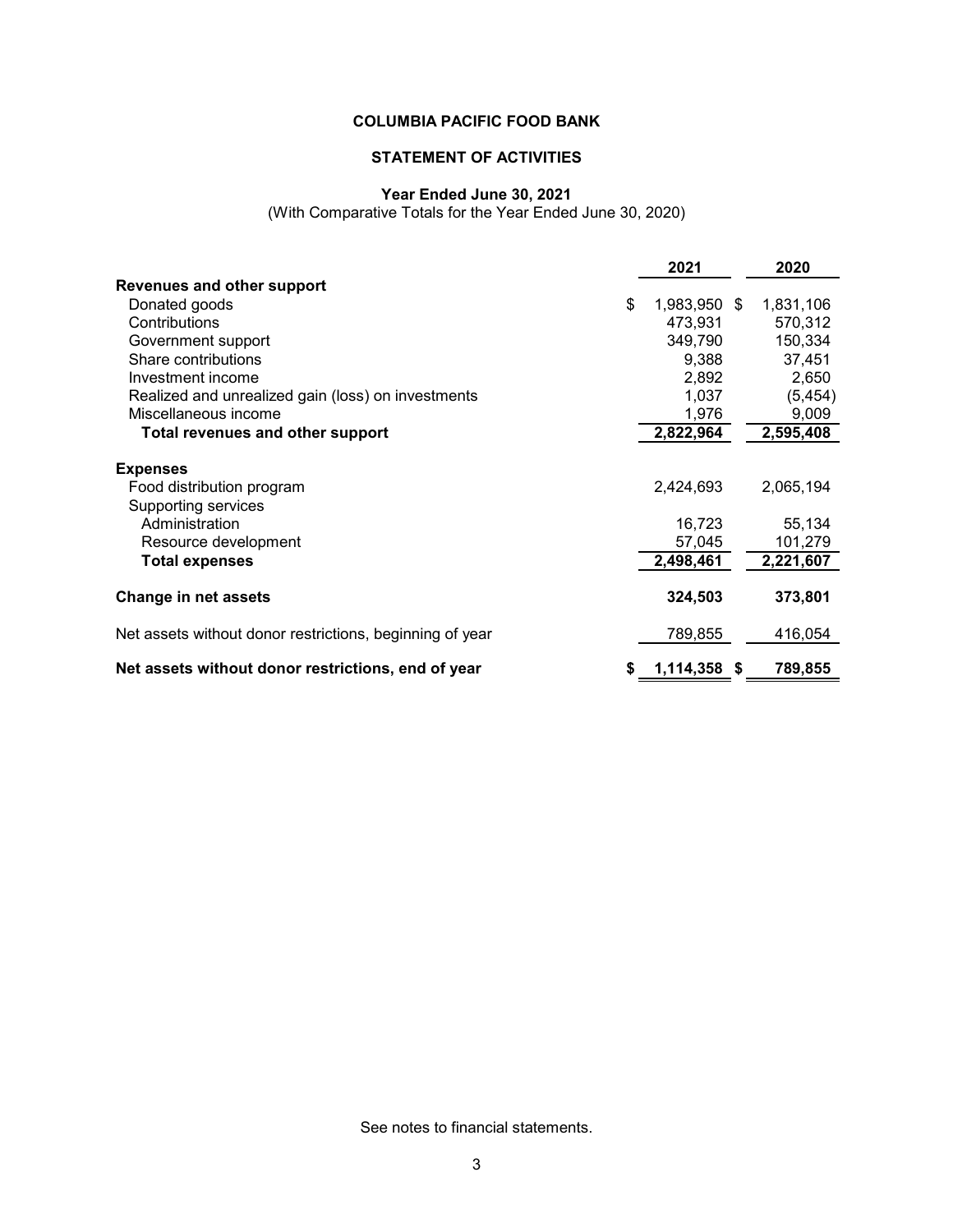# **STATEMENT OF FUNCTIONAL EXPENSES**

### **Year Ended June 30, 2021**

(With Comparative Totals for the Year Ended June 30, 2020)

|                                     |    | <b>SUPPORTING SERVICES</b>             |  |                     |                                       |             |                      |    |           |
|-------------------------------------|----|----------------------------------------|--|---------------------|---------------------------------------|-------------|----------------------|----|-----------|
|                                     |    | Food<br><b>Distribution</b><br>Program |  | Admin-<br>istration | <b>Resource</b><br><b>Development</b> |             | <b>Total</b><br>2021 |    | 2020      |
| <b>Emergency disbursements</b>      |    |                                        |  |                     |                                       |             |                      |    |           |
| Donated food                        | \$ | 1,964,748 \$                           |  |                     | \$                                    | - \$        | 1,964,748 \$         |    | 1,756,006 |
| Purchased food                      |    | 143,600                                |  |                     |                                       |             | 143,600              |    | 113,393   |
| <b>Operating expenses</b>           |    |                                        |  |                     |                                       |             |                      |    |           |
| <b>Salaries</b>                     |    | 171,328                                |  | 8,290               |                                       | 30,725      | 210,343              |    | 191,404   |
| Payroll taxes and employee benefits |    | 15,048                                 |  | 706                 |                                       | 2,540       | 18,294               |    | 18,078    |
| <b>Utilities</b>                    |    | 7,218                                  |  | 866                 |                                       | 1,540       | 9,624                |    | 9,884     |
| Telephone                           |    | 2,483                                  |  | 298                 |                                       | 530         | 3,311                |    | 3,188     |
| Repairs and maintenance             |    | 25,697                                 |  |                     |                                       |             | 25,697               |    | 3,846     |
| Insurance                           |    | 12,760                                 |  | 1,531               |                                       | 2,722       | 17,013               |    | 13,093    |
| <b>Banking fees</b>                 |    |                                        |  |                     |                                       | 2,121       | 2,121                |    | 1,049     |
| Supplies                            |    | 3,016                                  |  | 362                 |                                       | 643         | 4,021                |    | 3,531     |
| Newsletter and public relations     |    |                                        |  |                     |                                       | 3,864       | 3,864                |    | 37,206    |
| Depreciation                        |    | 25,858                                 |  |                     |                                       |             | 25,858               |    | 17,831    |
| Interest                            |    | 12,472                                 |  |                     |                                       |             | 12,472               |    | 13,216    |
| <b>Miscellaneous</b>                |    | 40,465                                 |  | 4,670               |                                       | 12,360      | 57,495               |    | 39,882    |
|                                     | 55 | 2,424,693 \$                           |  | 16,723              | - \$                                  | 57,045<br>S | 2,498,461            | S. | 2,221,607 |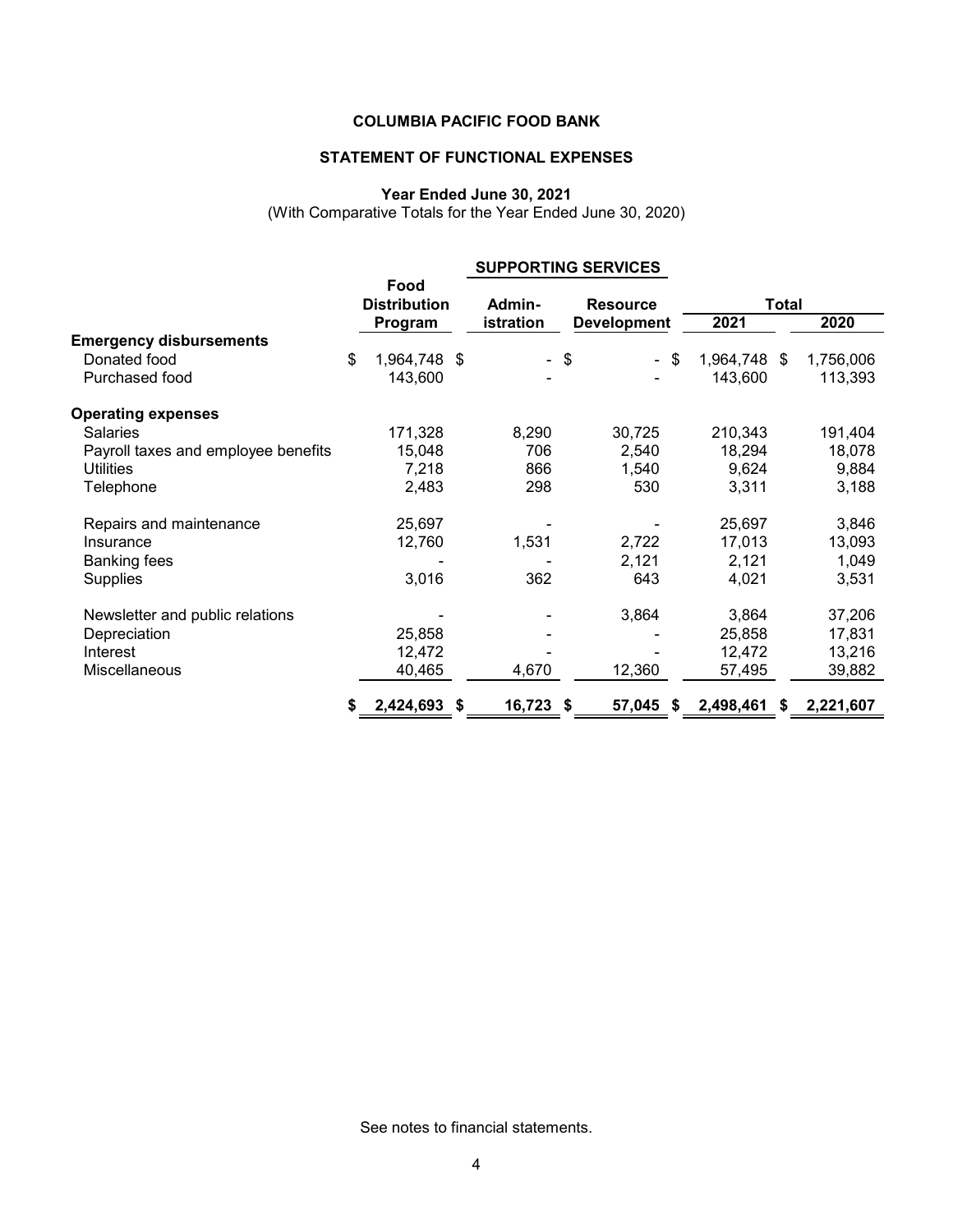# **STATEMENT OF CASH FLOWS**

# **Year Ended June 30, 2021**

(With Comparative Totals for the Year Ended June 30, 2020)

|                                                         |    | 2021       | 2020      |
|---------------------------------------------------------|----|------------|-----------|
| <b>Cash flows from operating activities:</b>            |    |            |           |
| Change in net assets                                    | \$ | 324,503 \$ | 373,801   |
| Adjustments to reconcile change in net assets           |    |            |           |
| to net cash provided by (used in) operating activities: |    |            |           |
| Depreciation                                            |    | 25,858     | 17,831    |
| (Gain) loss on investments                              |    | (1,037)    | 5,454     |
| Changes in assets and liabilities:                      |    |            |           |
| Prepaid expenses                                        |    | (7, 287)   | 1,350     |
| Inventories                                             |    | (19, 202)  | (68,065)  |
| Accounts payable and accrued expenses                   |    | 15,292     | (3, 493)  |
| Net cash provided by (used in) operating activities     |    | 338,127    | 326,878   |
| Cash flows from investing activities:                   |    |            |           |
| Purchase of investments                                 |    | (45, 012)  | (93, 146) |
| Proceeds from sale of investments                       |    | 43,912     | 41,413    |
| Purchase of property and equipment                      |    | (71, 097)  |           |
| Net cash provided by (used in) investing activities     |    | (72, 197)  | (51, 733) |
| Cash flows from financing activities:                   |    |            |           |
| Payments on long-term debt                              |    | (5,940)    | (5, 196)  |
| Net cash provided by (used in) financing activities     |    | (5,940)    | (5, 196)  |
| Net change in cash and cash equivalents                 |    | 259,990    | 269,949   |
| Cash and cash equivalents, beginning of year            |    | 343,671    | 73,722    |
| Cash and cash equivalents, end of year                  |    | 603,661 \$ | 343,671   |
| Supplemental disclosure of cash flow information:       |    |            |           |
| Cash paid for interest                                  | S  | 12,472 \$  | 13,216    |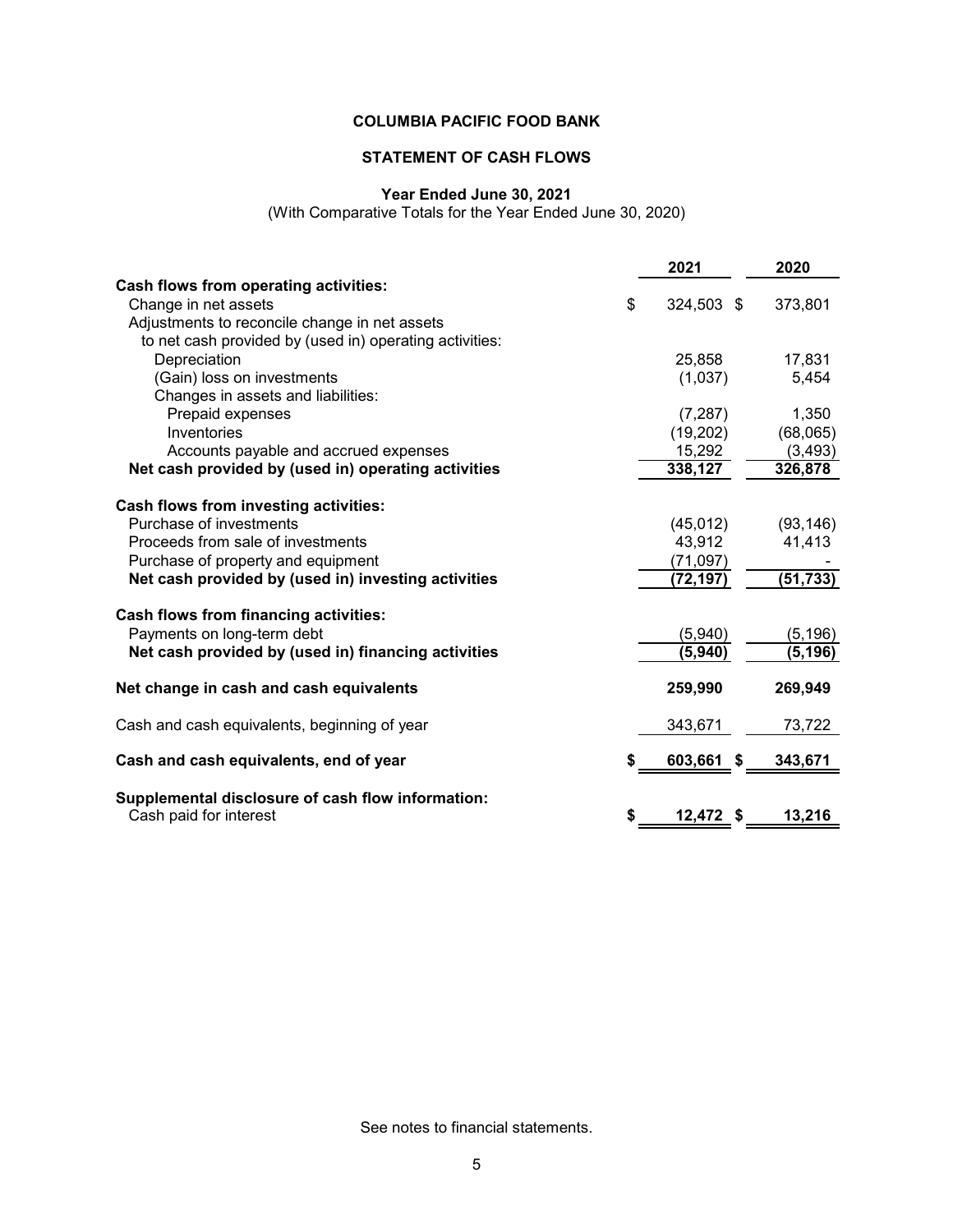#### **NOTES TO FINANCIAL STATEMENTS**

#### **June 30, 2021**

#### **NOTE A – DESCRIPTION OF ORGANIZATION**

Columbia Pacific Food Bank (the Organization) is the regional food bank for Columbia County. The Organization operates the Barbara Bullis H.E.L.P. food pantry in St. Helens, and delivers food to 39 food pantries and meal programs throughout Columbia County. The Organization works to eliminate hunger by facilitating the collection and distribution of healthy food. Generous food donations arrive from local donors, such as farms, manufacturers, wholesalers, retailers, and individuals. The Organization is authorized to receive commodities from the United States Department of Agriculture (USDA). The Organization also purchases food.

#### **NOTE B** – **SUMMARY OF SIGNIFICANT ACCOUNTING POLICIES**

#### **Financial Statement Presentation**

The Organization reports information regarding its financial position and activities according to two classes of net assets: without donor restrictions and with donor restrictions. Accordingly, the net assets of the Organization and changes therein are classified and reported as follows:

- **Net Assets Without Donor Restrictions**  Net assets that are not subject to donor-imposed stipulations. The Board of Directors may designate net assets without donor restrictions for specific purposes.
- **Net Assets With Donor Restrictions** Net assets either subject to donor-imposed stipulations that will be met either by actions of the Organization and/or the passage of time, or net assets with donor restrictions that are not subject to appropriation or expenditure.

Expenses are reported as a decrease in net assets without donor restrictions. Gains and losses are reported as increases or decreases in net assets without donor restrictions unless their use is restricted by explicit donor stipulation or by law. Expiration of net assets with donor restrictions (i.e., the donor-stipulated purpose has been fulfilled and/or the stipulated time period has elapsed) are reported as net assets released from restrictions.

#### **Cash and Cash Equivalents**

For financial reporting purposes, the Organization considers all highly liquid investments with an initial maturity of three months or less to be cash equivalents. Cash and cash equivalents held for long-term investment purposes are excluded from cash and cash equivalents and included in investments.

#### **Contributions**

Contributions are recognized when the donor makes a promise to give to the Organization that is, in substance, unconditional. Contributions with donor restrictions are reported as increases in net assets with donor restrictions depending on the nature of the restrictions. Otherwise, when a restriction expires, net assets with donor restrictions are reclassified to net assets without donor restrictions. Contributions received with donor-imposed conditions and restrictions that are met in the same reporting period are reported as support without donor restrictions and increase net assets without donor restrictions.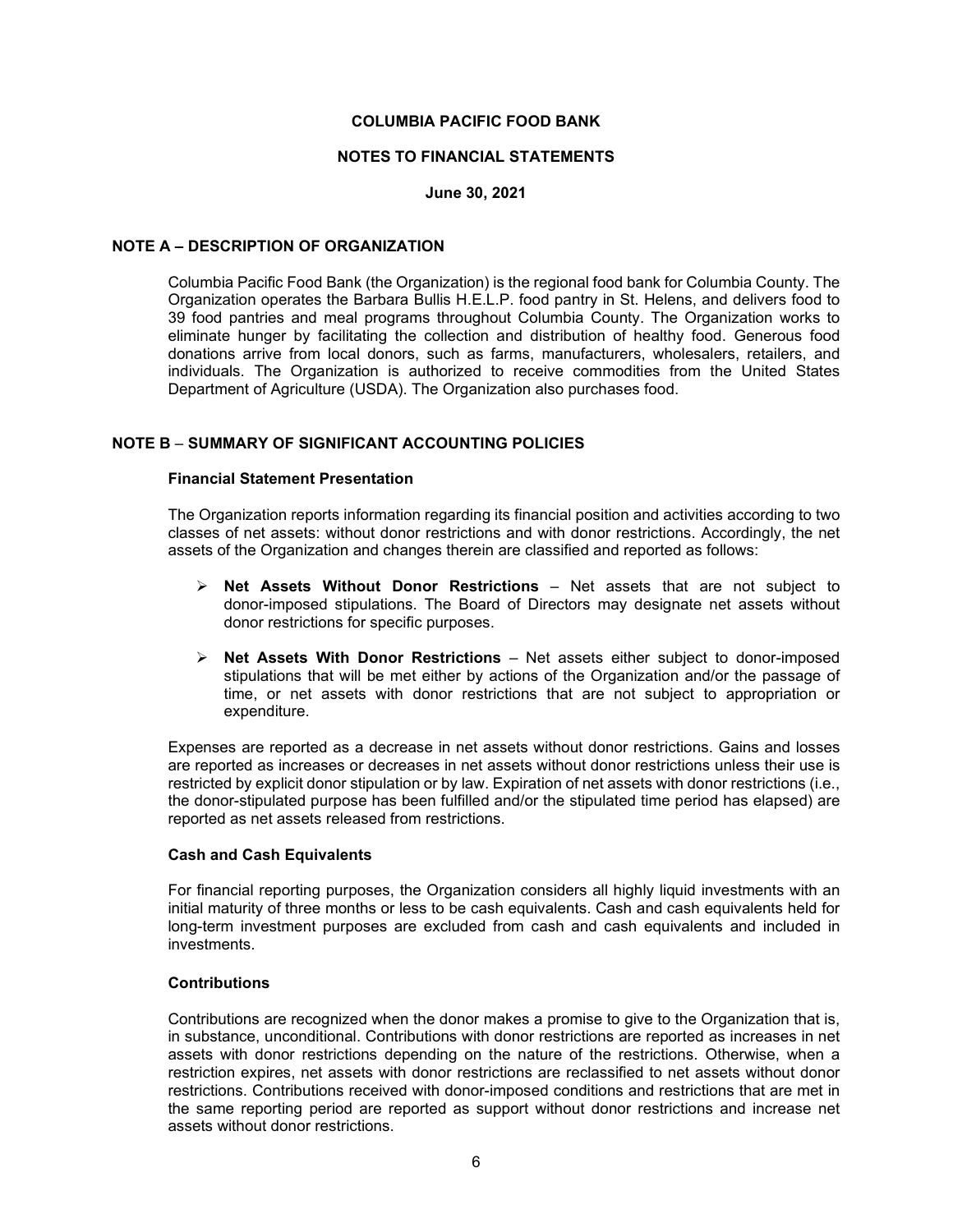#### **NOTES TO FINANCIAL STATEMENTS (CONTINUED)**

#### **June 30, 2021**

#### **NOTE B – SUMMARY OF SIGNIFICANT ACCOUNTING POLICIES (CONTINUED)**

#### **Conditional Promises to Give**

A portion of the Organization's revenue is derived from cost-reimbursable contracts and grants, which are conditioned upon certain performance requirements and/ or the incurrence of allowable qualifying expenses. Amounts received are recognized as revenue when the Organization has incurred expenditures in compliance with specific contract or grant provisions. Amounts received prior to incurring qualifying expenditures are reported as refundable advances in the statement of financial position. The Organization has cost-reimbursable grants authorized of \$91,592 that have not been recognized at June 30, 2021 because performance requirements, and/or qualifying expenditures have not yet been incurred.

#### **Inventories**

Inventories consist of donated food and grocery products, USDA commodities, and purchased product. Donated goods inventory is stated at the estimated wholesale fair market value. USDA commodities are stated at the value provided by the Department of Agriculture. Purchased product inventory is stated at cost on a first-in-first-out basis. During the year ended June 30, 2021, management assessed its estimate of the value of donated goods inventory as \$1.25 per pound.

#### **Property and Equipment**

Property and equipment is stated at cost less accumulated depreciation computed on the straightline method over the estimated useful lives of the various assets. Expenditures for additions, major renewals, and betterments are capitalized, and expenditures for repairs and maintenance are expensed. Donated assets are reflected as contributions at their estimated fair value at the date of receipt. It is the Organization's policy to capitalize property and equipment with a cost over \$2,000.

#### **Estimates**

The preparation of financial statements in conformity with generally accepted accounting principles requires management to make estimates and assumptions that effect certain reported amounts and disclosures. Accordingly, actual results could differ from those estimates.

#### **Income Taxes**

The Organization operates as a nonprofit corporation and has received tax-exempt status under Code Section 501(c)(3) of the Internal Revenue Code. Accordingly, no provision for income taxes is included in the accompanying financial statements.

#### **Advertising Costs**

The Organization expenses advertising costs as they are incurred.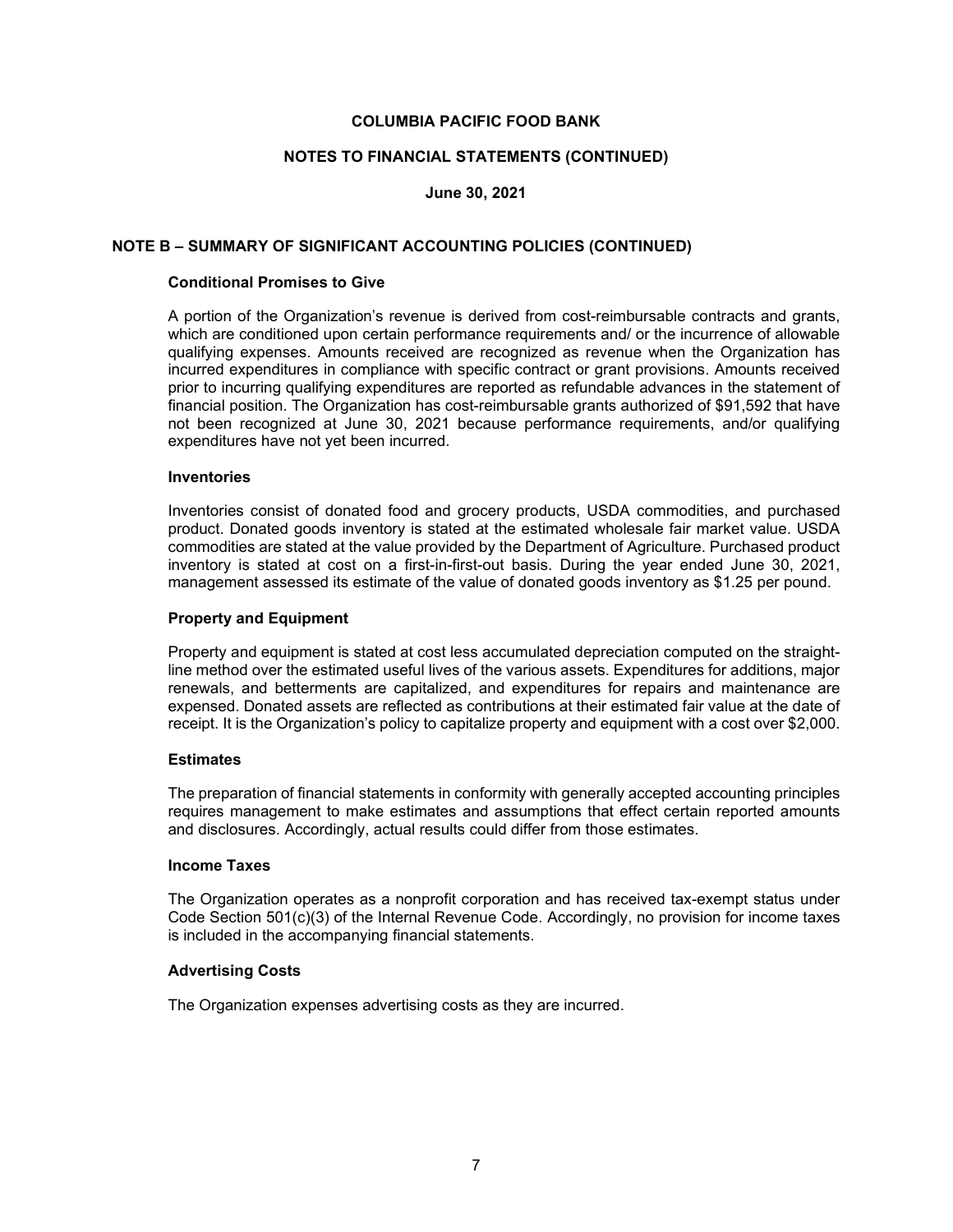#### **NOTES TO FINANCIAL STATEMENTS (CONTINUED)**

#### **June 30, 2021**

#### **NOTE B – SUMMARY OF SIGNIFICANT ACCOUNTING POLICIES (CONTINUED)**

#### **Functional Allocation of Expenses**

The costs of providing the programs and supporting services have been summarized in the statement of activities. Directly identifiable expenses are charged to programs and supporting services when incurred. Certain costs, including office expense, occupancy, leases and utilities have been allocated among the programs and supporting services benefited based primarily on estimates of time and effort

#### **NOTE C – FAIR VALUE MEASUREMENTS**

Valuation techniques used to measure fair value are prioritized into the following hierarchy:

**Level 1** – Quoted prices in active markets for identical assets. Assets in this level typically include publicly traded equities, mutual fund investments and cash equivalents.

**Level 2** – Quoted prices for similar assets in active or inactive markets, or inputs derived from observable market data such as published interest rates and yield curves, over-the-counter derivatives, market modeling, or other valuation methodologies.

**Level 3** – Unobservable inputs that reflect management's assumptions and best estimates based on available data. Assets in this level include beneficial interests in assets held by others.

Realized and unrealized gains and losses from investments are reported in the Statement of Activities as they occur. There have been no changes in valuation techniques and related inputs.

Fair values of assets measured on a recurring basis at June 30, 2021 are as follows:

|                       | <b>Quoted Prices</b><br>in Active Markets<br>for Identical<br>Assets/Liabilities | Significant<br>Other<br>Observable<br>Inputs | Significant<br>Unobservable<br>Inputs |         |
|-----------------------|----------------------------------------------------------------------------------|----------------------------------------------|---------------------------------------|---------|
|                       | (Level 1)                                                                        | (Level 2)                                    | (Level 3)                             | Total   |
| Exchange traded funds | 103,279 \$<br>S                                                                  | - \$                                         | -S<br>$\blacksquare$                  | 103,279 |
| Total investments     | S<br>103.279                                                                     | -S                                           |                                       | 103.279 |

#### **NOTE D – DONATED ASSETS AND SERVICES**

The Organization received approximately 1.47 million pounds of food and grocery products from the food industry, other businesses, community organizations and individuals in 2021. The product has been valued at an estimated wholesale value of \$1.25 per pound during the year ending June 30, 2021. To arrive at the estimated wholesale fair value, the organization uses an independent accountant's report prepared for Feeding America as a guide to determine an average rate that reflects the specific composition of inventory held.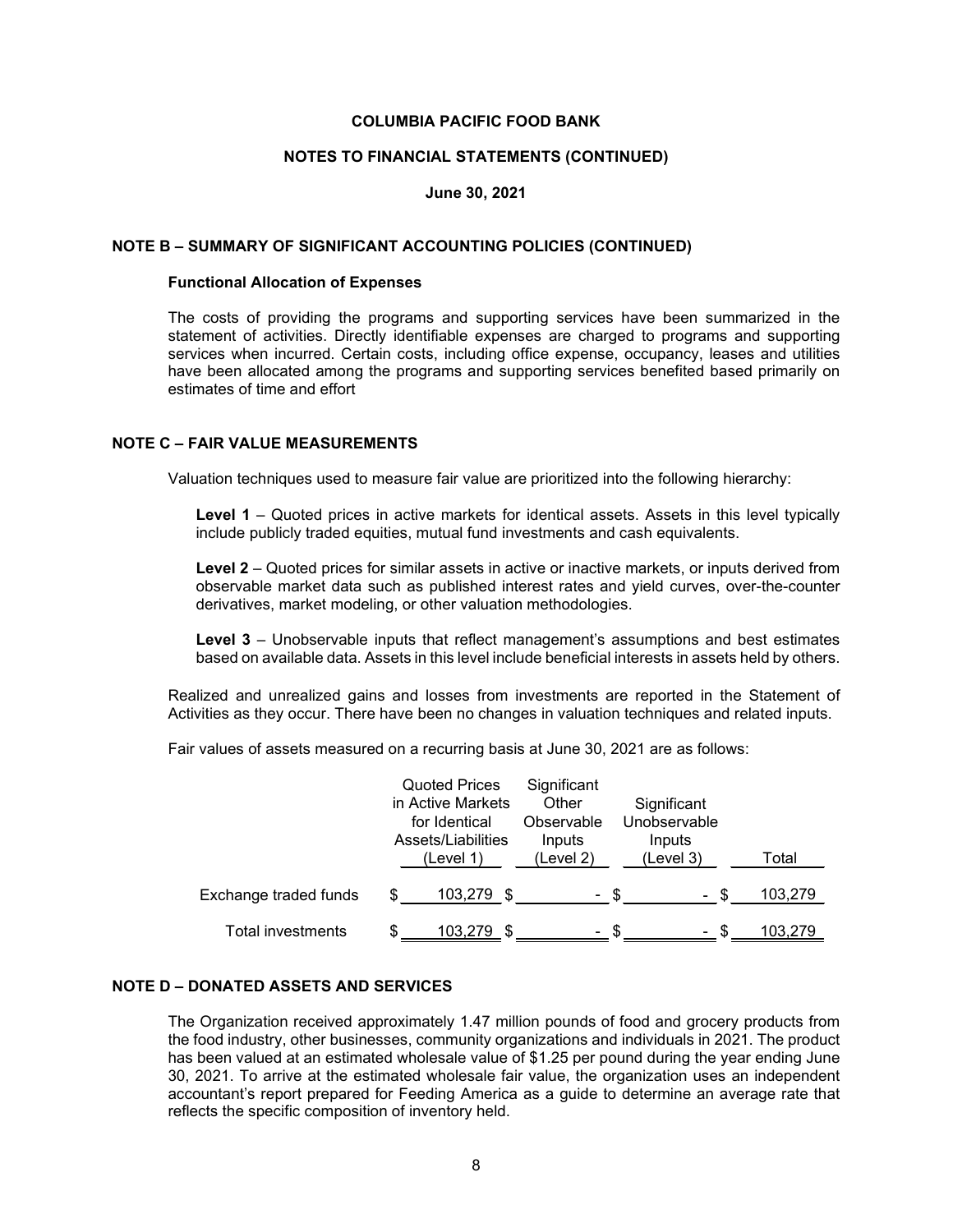#### **NOTES TO FINANCIAL STATEMENTS (CONTINUED)**

#### **June 30, 2021**

#### **NOTE D – DONATED ASSETS AND SERVICES (CONTINUED)**

The Organization recognizes donated services that create or enhance nonfinancial assets or that require specialized skills, are provided by individuals possessing those skills, and would typically need to be purchased if not provided by donation. During the year ending June 30, 2021, approximately 6,000 volunteer hours were provided to assist with warehouse operations. These hours of general volunteer support are not reflected in the financial statements as they do not meet the criteria for recording donated services.

#### **NOTE E – PROPERTY AND EQUIPMENT**

Property and equipment consists of the following at June 30, 2021:

| Land                          | S | 113,435    |
|-------------------------------|---|------------|
| <b>Building</b>               |   | 334,434    |
| Furniture and fixtures        |   | 39,481     |
| Vehicles                      |   | 172,983    |
| Construction in progress      |   | 18,001     |
| Total property and equipment  |   | 678,334    |
| Less accumulated depreciation |   | (160, 836) |
| Property and equipment, net   |   | 517.498    |

#### **NOTE F – LONG-TERM DEBT**

Long–term debt consists of a 5.49% mortgage payable to Twin City Bank; monthly payments of \$1,545 including interest. Interest rate adjusts after 5 years to an indexed rate (currently 5.5%). Final payment of \$189,701 due June 13, 2028; secured by building.

Maturities of long-term debt are as follows:

| Year Ending     |             |
|-----------------|-------------|
| <b>June 30,</b> |             |
|                 |             |
| 2022            | \$<br>5,666 |
| 2023            | 5,985       |
| 2024            | 6,276       |
| 2025            | 6,618       |
| 2026            | 6,996       |
| Thereafter      | 201,947     |
|                 | 233,488     |
|                 |             |

# **NOTE G – CONCENTRATION OF CREDIT RISK**

The Organization maintains its cash and cash equivalents at a credit union insured by the National Credit Union Insurance Fund. Balances may exceed insured limits at various times.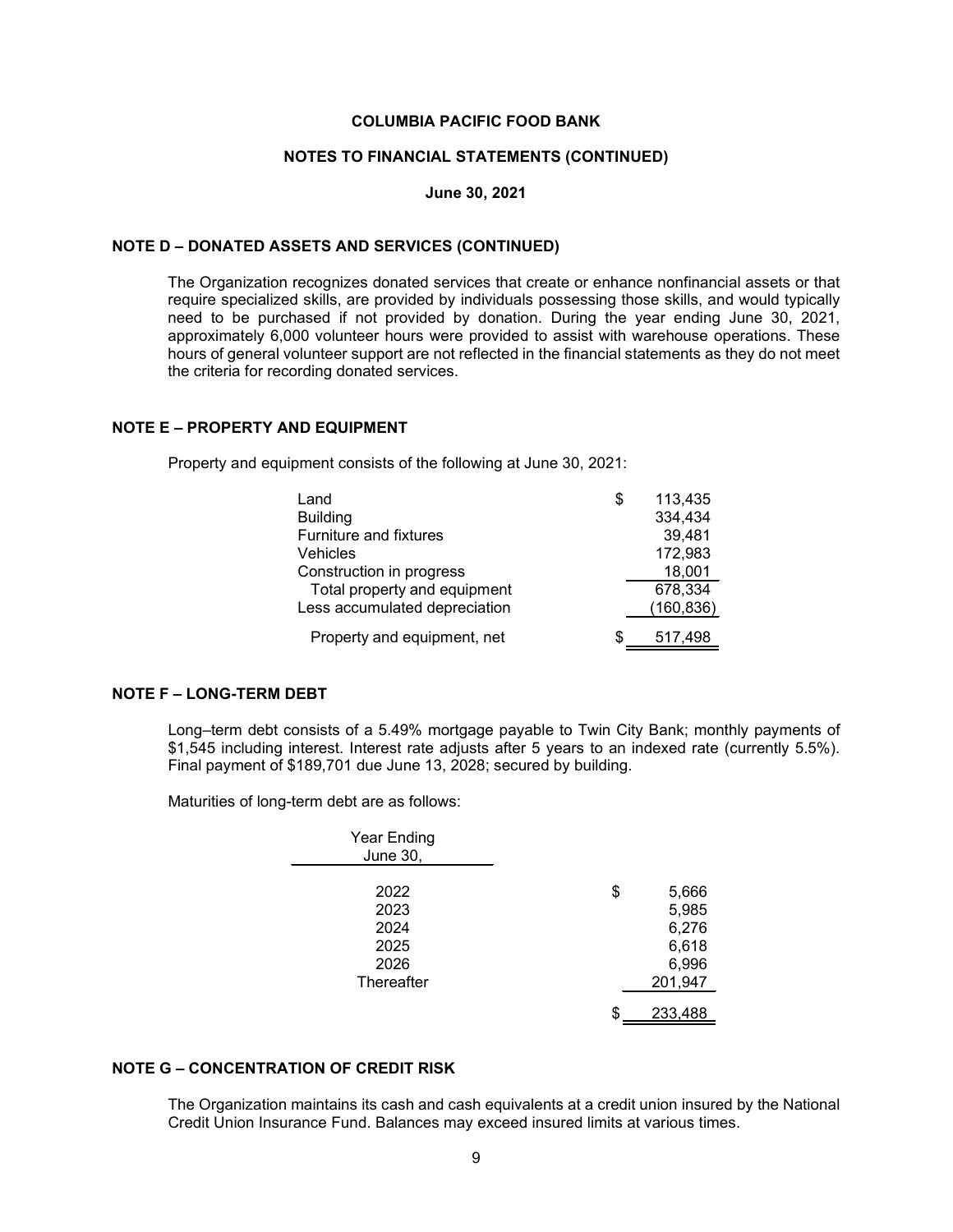#### **NOTES TO FINANCIAL STATEMENTS (CONTINUED)**

#### **June 30, 2021**

#### **NOTE H – BOARD DESIGNATED NET ASSETS**

As of June 30, 2021, the Board has designated net assets totaling \$10,000 for an operating reserve and \$311,777 for building and equipment reserve.

#### **NOTE I – LIQUIDITY**

The following chart represents the Organization's financial assets available to meet cash needs for general expenditures within one year of June 30, 2021:

| Financial assets at year-end<br>Cash and cash equivalents<br>Investments                  | S | 603,661<br>103,279 |
|-------------------------------------------------------------------------------------------|---|--------------------|
| Total financial assets                                                                    |   | 706,940            |
| Less those unavailable for general expenditure<br>within one year, due to:                |   |                    |
| Board designated reserves                                                                 |   | (321, 777)         |
| Financial assets available to meet cash needs<br>for general expenditures within one year |   | 385,163            |

As part of its liquidity management, the Organization's policy is to structure its financial assets to be available as its general expenditures, liabilities, and other obligations become due. In addition, the Organization invests cash in excess of current requirements in short-term investments.

## **NOTE J – COMMITMENTS AND CONTINGENCIES**

The Organization has purchased property for the purpose of becoming a future operations location for the food bank. Because the city of St. Helens (City) wishes to see this property developed into a food bank, the City has obtained funding to build this facility. The intent of all parties is for City to take on all responsibility for construction and when construction is complete, the City will transfer ownership to Columbia Pacific Food Bank. Construction has experienced delays due to the pandemic.

The Organization has no legal requirements in relationship to this development other than to operate the building as a food pantry when and if it is completed.

#### **NOTE K – UNCERTAINTY**

Beginning in March 2020, an outbreak of a coronavirus necessitated that many employees work from home and provided for social distancing measures. The effects of these events may continue for some time, including disruptions to or restrictions on employees' ability to work and on the ability of donors and program recipients to fully participate in programs and continue their current level of financial support to the Organization. At the present time, the ultimate future effects of these issues are unknown.